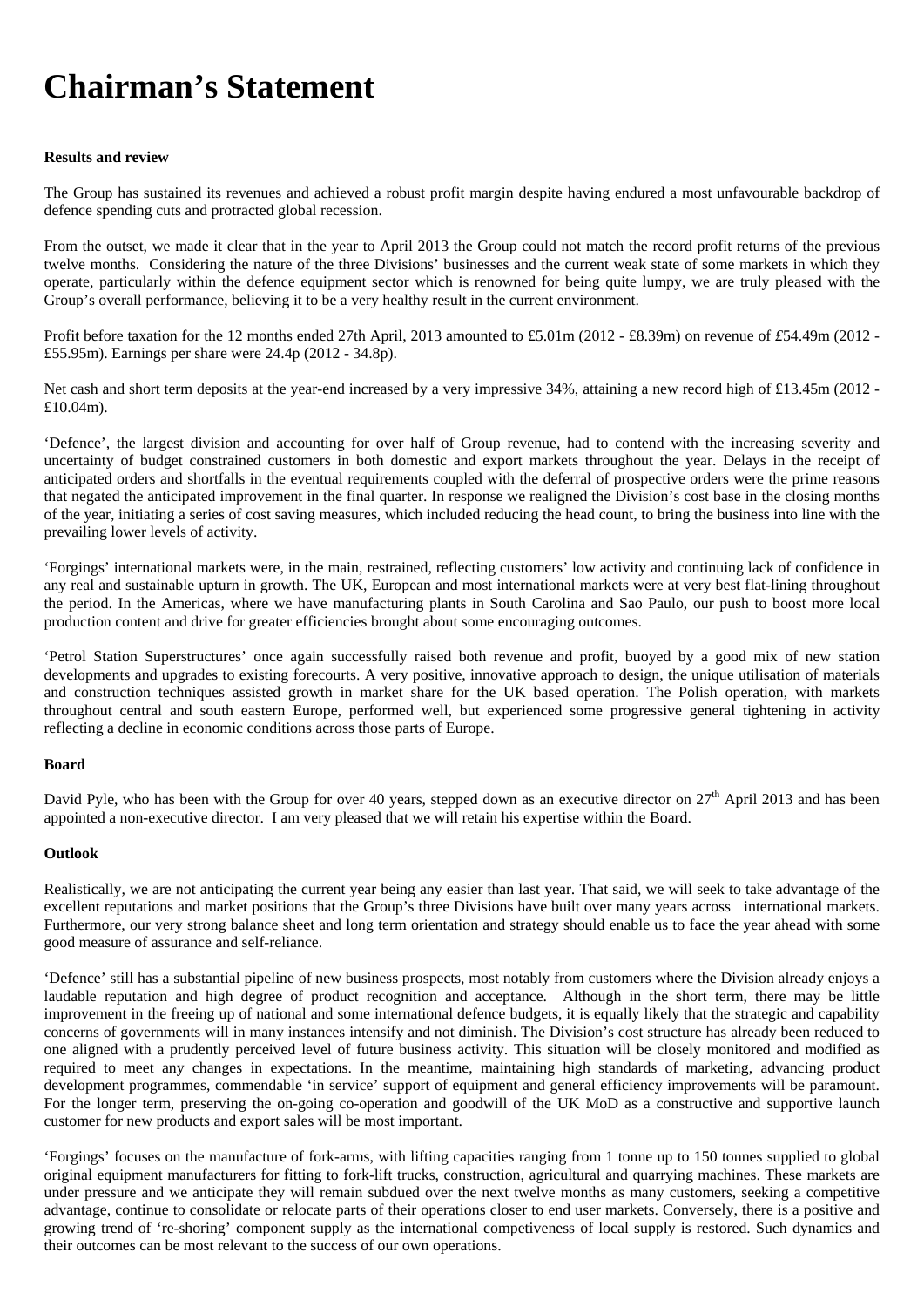'Petrol Station Superstructures' year ahead appears quite promising as the Division builds on recent successes in expanding the customer base and the high quality performance ratings being achieved by 'on time' construction operations. There are numerous changes taking place in the petrol retailing market, notably the growth in market share being taken by supermarket chains with new locations and the expansion of independent retailing groups which are procuring individual sites or parts of estates from some of the leading oil companies. In Poland and eastern Europe, recent major road building programmes have resulted in a paucity of petrol station facilities on these roads to service the redirected traffic volumes. As further approvals become available for the required new developments, the Division is well placed to take advantage of the opportunities.

As I stated earlier, we are not anticipating that the coming year will be any easier for us. The outlook may be uncertain but our Divisions are in good shape with excellent market positions, manufacturing facilities, committed employees and the Group's balance sheet is particularly strong.

Our strategy is based upon the belief that maintaining reasonable and acceptable levels of profitability across the three Divisions emanates from an unending commitment to invest wisely in support of 'in-house' product development programmes, the upgrading of production equipment to ensure efficiency and striving for the relentless and constant improvement in everything we do. Our commitment to this policy is absolute.

The Board recommends the payment of a maintained final dividend of 6.5p per share (2012 – 6.5p) making a total for the year of 8.0p per share  $(2012 - 8.0p)$ .

Michael Bell  $4<sup>th</sup>$  June 2013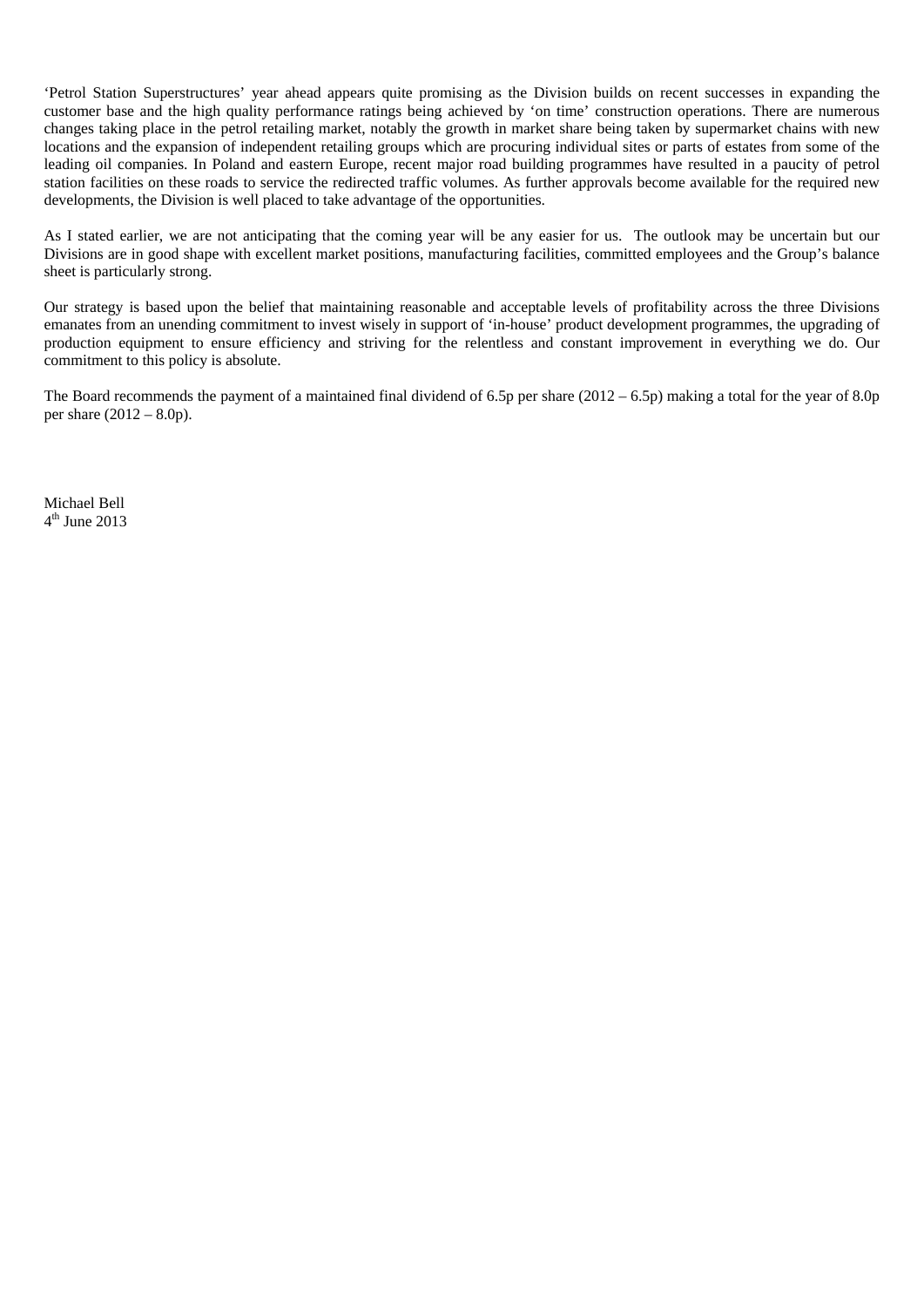## **Group income statement**

For the 52 weeks ended 27th April, 2013

| <b>Total</b><br>Total<br>$\pounds000$<br>£000<br>54,494<br>Revenue<br>55,948<br>Cost of sales<br>(39,310)<br>(36,714)<br>Gross profit<br>15,184<br>19,234<br>(2,547)<br>(2,500)<br>Distribution costs<br>Administrative expenses<br>(7, 557)<br>(8, 144)<br>(10, 104)<br>(10, 644)<br>5,080<br>8,590<br>Group operating profit<br>28<br>83<br>Finance revenue<br>Finance costs<br>(418)<br>(112)<br>Other finance (costs)/revenue- pensions<br>188<br>(45)<br>(74)<br>(202)<br>Profit before taxation<br>5,006<br>8,388<br>Taxation<br>(586)<br>(2,078)<br>Profit for the period attributable to equity holders of the parent<br>6,310<br>4,420<br>34.8p<br>Earnings per share: basic and diluted<br>24.4p | 2013 | 2012 |
|------------------------------------------------------------------------------------------------------------------------------------------------------------------------------------------------------------------------------------------------------------------------------------------------------------------------------------------------------------------------------------------------------------------------------------------------------------------------------------------------------------------------------------------------------------------------------------------------------------------------------------------------------------------------------------------------------------|------|------|
|                                                                                                                                                                                                                                                                                                                                                                                                                                                                                                                                                                                                                                                                                                            |      |      |
|                                                                                                                                                                                                                                                                                                                                                                                                                                                                                                                                                                                                                                                                                                            |      |      |
|                                                                                                                                                                                                                                                                                                                                                                                                                                                                                                                                                                                                                                                                                                            |      |      |
|                                                                                                                                                                                                                                                                                                                                                                                                                                                                                                                                                                                                                                                                                                            |      |      |
|                                                                                                                                                                                                                                                                                                                                                                                                                                                                                                                                                                                                                                                                                                            |      |      |
|                                                                                                                                                                                                                                                                                                                                                                                                                                                                                                                                                                                                                                                                                                            |      |      |
|                                                                                                                                                                                                                                                                                                                                                                                                                                                                                                                                                                                                                                                                                                            |      |      |
|                                                                                                                                                                                                                                                                                                                                                                                                                                                                                                                                                                                                                                                                                                            |      |      |
|                                                                                                                                                                                                                                                                                                                                                                                                                                                                                                                                                                                                                                                                                                            |      |      |
|                                                                                                                                                                                                                                                                                                                                                                                                                                                                                                                                                                                                                                                                                                            |      |      |
|                                                                                                                                                                                                                                                                                                                                                                                                                                                                                                                                                                                                                                                                                                            |      |      |
|                                                                                                                                                                                                                                                                                                                                                                                                                                                                                                                                                                                                                                                                                                            |      |      |
|                                                                                                                                                                                                                                                                                                                                                                                                                                                                                                                                                                                                                                                                                                            |      |      |
|                                                                                                                                                                                                                                                                                                                                                                                                                                                                                                                                                                                                                                                                                                            |      |      |
|                                                                                                                                                                                                                                                                                                                                                                                                                                                                                                                                                                                                                                                                                                            |      |      |
|                                                                                                                                                                                                                                                                                                                                                                                                                                                                                                                                                                                                                                                                                                            |      |      |
|                                                                                                                                                                                                                                                                                                                                                                                                                                                                                                                                                                                                                                                                                                            |      |      |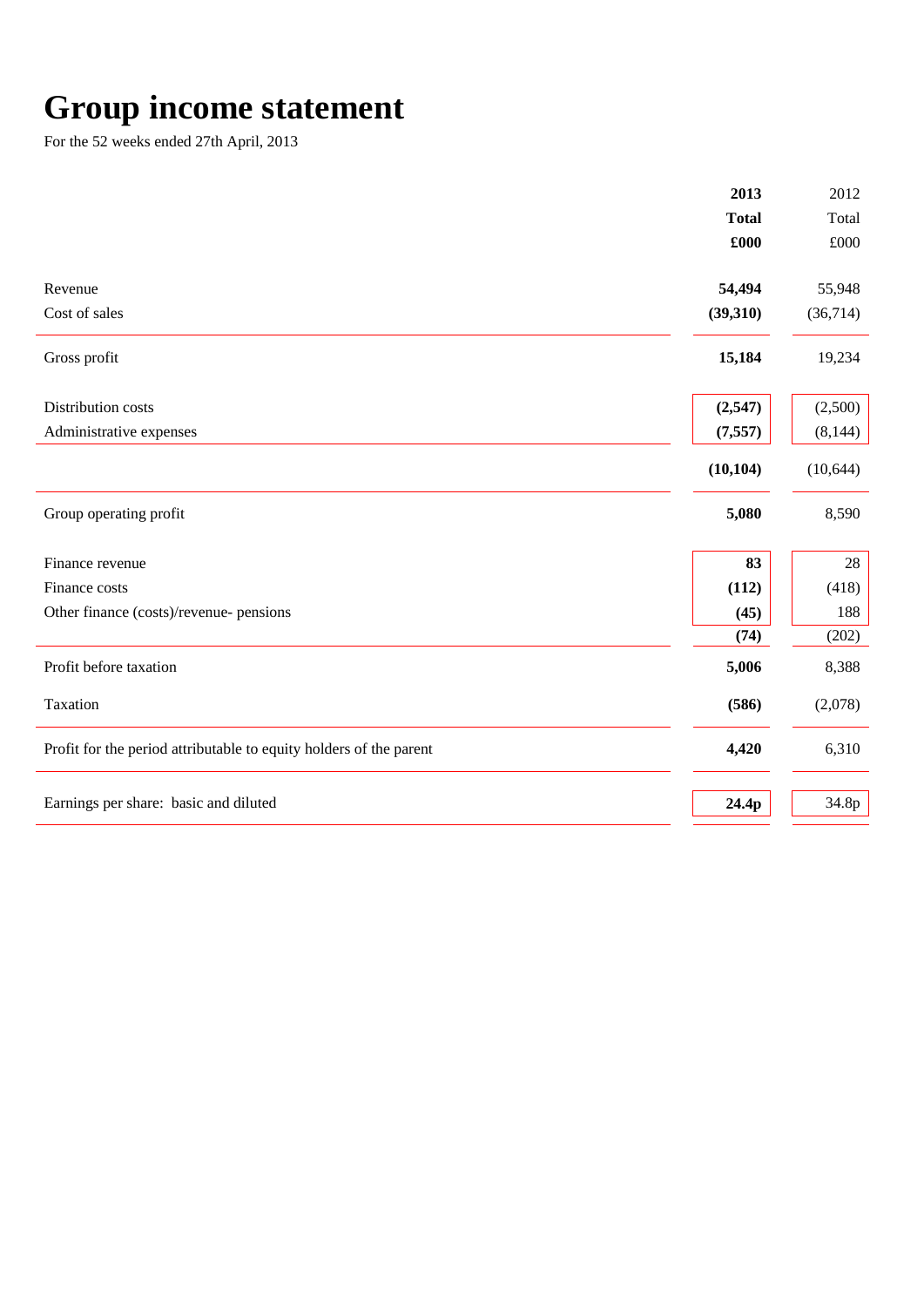### **Group and company statement of comprehensive income**

For the 52 weeks ended 27th April, 2013

|                                                                                                    | Group        |         | Company      |         |
|----------------------------------------------------------------------------------------------------|--------------|---------|--------------|---------|
|                                                                                                    | 2013         | 2012    | 2013         | 2012    |
|                                                                                                    | <b>Total</b> | Total   | <b>Total</b> | Total   |
|                                                                                                    | £000         | £000    | £000         | £000    |
| Actuarial losses on defined benefit pension scheme                                                 | (3,083)      | (2,936) | (3,083)      | (2,936) |
| Deferred taxation on actuarial losses on defined benefit pension scheme                            | 672          | 680     | 672          | 680     |
| Exchange differences on retranslation of foreign operations                                        | 71           | (194)   |              |         |
| Net expense recognised directly in equity                                                          | (2,340)      | (2,450) | (2,411)      | (2,256) |
| Profit attributable to equity holders of the parent                                                | 4,420        | 6,310   | 3,887        | 5,671   |
| Total recognised income and expense for the period attributable to equity<br>holders of the parent | 2,080        | 3,860   | 1,476        | 3,415   |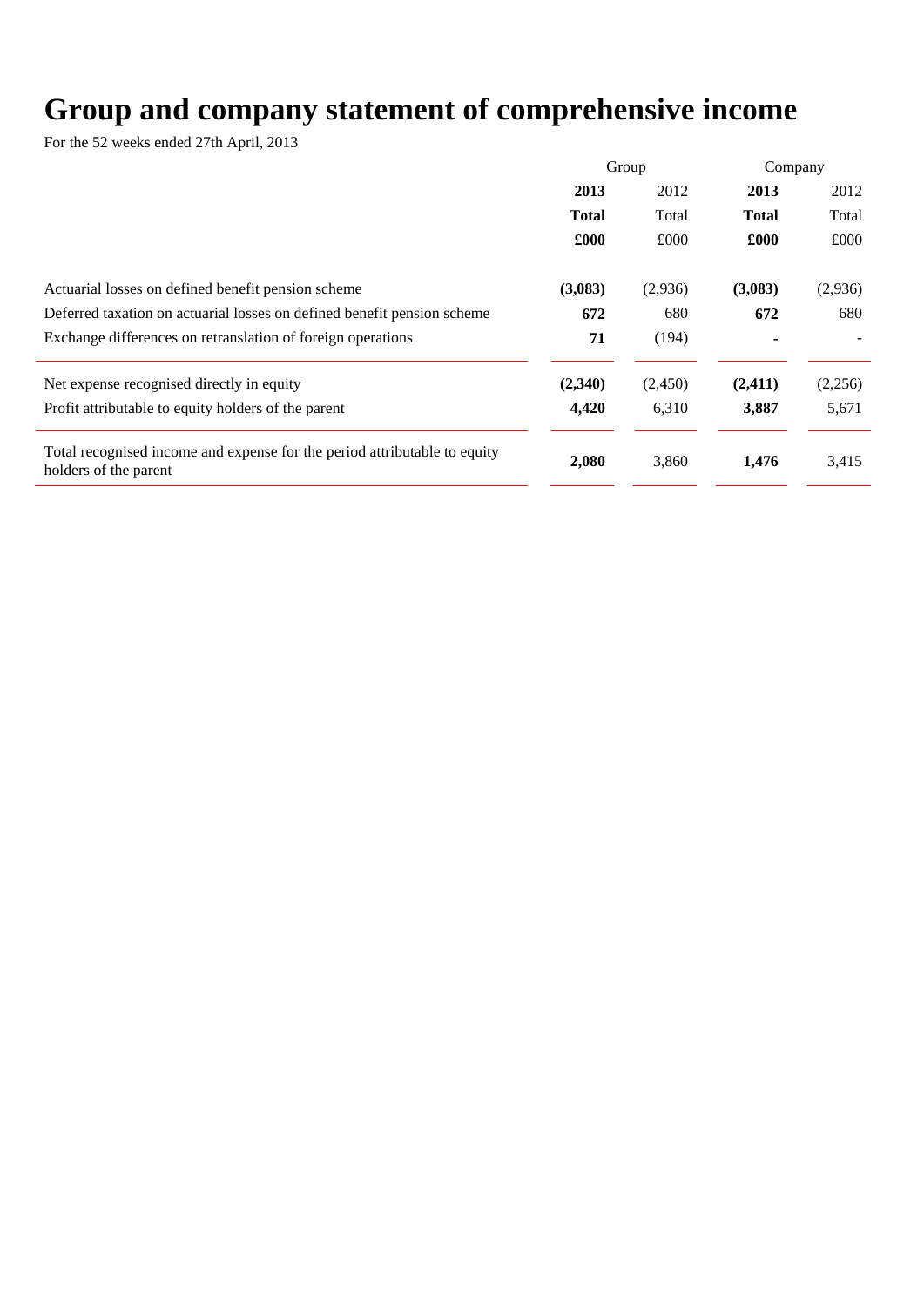# **Group and company statement of changes in equity**

|                                   | Issued<br>capital | Capital<br>redemption<br>reserve | Other<br>reserves | Revaluation<br>reserve   | Special<br>reserve       | Foreign<br>exchange<br>reserve | Treasury<br>shares           | Retained<br>earnings | <b>Total</b>  |
|-----------------------------------|-------------------|----------------------------------|-------------------|--------------------------|--------------------------|--------------------------------|------------------------------|----------------------|---------------|
|                                   | $\pounds 000$     | $\pounds 000$                    | $\pounds 000$     | $\pounds 000$            | $\pounds 000$            | $\pounds 000$                  | $\pounds 000$                | $\pounds 000$        | $\pounds 000$ |
| (a) Group                         |                   |                                  |                   |                          |                          |                                |                              |                      |               |
| At 30th April, 2011               | 1,840             | 901                              | 2,815             | 2,469                    | 1,629                    | 184                            | (100)                        | 16,036               | 25,774        |
| Profit for the period             | $\overline{a}$    | $\overline{a}$                   |                   |                          | $\overline{a}$           | $\overline{a}$                 | $\overline{a}$               | 6,310                | 6,310         |
| Other comprehensive profit/(loss) |                   |                                  |                   |                          | $\overline{\phantom{0}}$ | (194)                          | $\overline{\phantom{a}}$     | (2,256)              | (2, 450)      |
| Total comprehensive income        |                   | $\overline{a}$                   |                   |                          | $\overline{\phantom{a}}$ | (194)                          | $\overline{\phantom{0}}$     | 4,054                | 3,860         |
| Dividends paid                    |                   |                                  |                   |                          |                          |                                | $\overline{\phantom{0}}$     | (1,271)              | (1,271)       |
| Change in taxation rates          |                   |                                  |                   | 42                       |                          |                                |                              |                      | 42            |
| At 28th April, 2012               | 1,840             | 901                              | 2,815             | 2,511                    | 1,629                    | (10)                           | (100)                        | 18,819               | 28,405        |
| Profit for the period             |                   |                                  |                   |                          | $\overline{a}$           | $\overline{a}$                 | $\qquad \qquad \blacksquare$ | 4,420                | 4,420         |
| Other comprehensive profit        |                   |                                  |                   | $\overline{\phantom{0}}$ | $\overline{\phantom{a}}$ | 71                             | $\overline{\phantom{a}}$     | (2, 411)             | (2,340)       |
| Total comprehensive income        |                   |                                  |                   |                          | $\overline{a}$           | $71\,$                         | $\overline{\phantom{0}}$     | 2,009                | 2,080         |
| Dividends paid                    |                   |                                  |                   |                          |                          |                                |                              | (1, 452)             | (1, 452)      |
| Change in taxation rates          |                   |                                  |                   | 21                       |                          |                                |                              |                      | 21            |
| At 27th April, 2013               | 1,840             | 901                              | 2,815             | 2,532                    | 1,629                    | 61                             | (100)                        | 19,376               | 29,054        |
| (b) Company                       |                   |                                  |                   |                          |                          |                                |                              |                      |               |
| At 30th April, 2011               | 1,840             | 901                              | 1,565             | 2,469                    | 1,629                    |                                | (100)                        | 15,502               | 23,806        |
| Profit for the period             |                   |                                  |                   |                          | ÷,                       |                                | L                            | 5,671                | 5,671         |
| Other comprehensive loss          |                   | $\overline{a}$                   | $\overline{a}$    | $\overline{\phantom{a}}$ | $\overline{a}$           |                                | $\overline{\phantom{a}}$     | (2,256)              | (2,256)       |
| Total comprehensive income        |                   |                                  |                   |                          |                          |                                | $\qquad \qquad \blacksquare$ | 3,415                | 3,415         |
| Dividends paid                    |                   |                                  |                   |                          |                          |                                | L,                           | (1,271)              | (1,271)       |
| Change in taxation rates          |                   |                                  |                   | 42                       |                          |                                |                              |                      | 42            |
| At 28th April, 2012               | 1,840             | 901                              | 1,565             | 2,511                    | 1,629                    |                                | (100)                        | 17,646               | 25,992        |
| Profit for the period             |                   |                                  |                   |                          |                          |                                | $\overline{\phantom{0}}$     | 3,887                | 3,887         |
| Other comprehensive profit        |                   |                                  |                   |                          |                          |                                |                              | (2, 411)             | (2, 411)      |
| Total comprehensive income        |                   |                                  |                   |                          |                          |                                | $\overline{\phantom{a}}$     | 1,476                | 1,476         |
| Dividends paid                    |                   |                                  |                   |                          |                          |                                | $\qquad \qquad -$            | (1, 452)             | (1, 452)      |
| Change in taxation rates          |                   |                                  |                   | $21\,$                   |                          |                                |                              |                      | 21            |
| At 27th April, 2013               | 1,840             | 901                              | 1,565             | 2,532                    | 1,629                    |                                | (100)                        | 17,670               | 26,037        |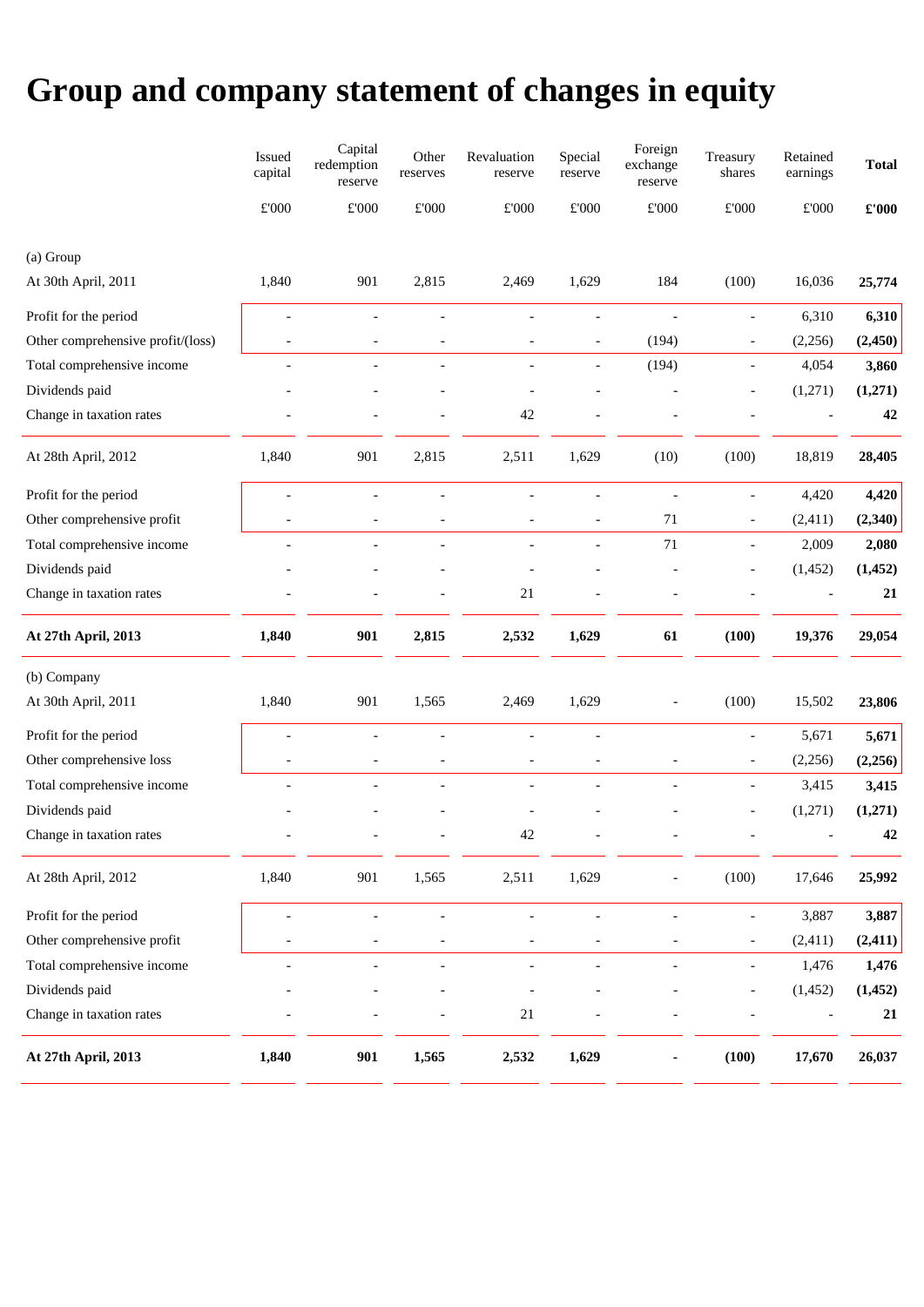### **Balance sheets**

At 27th April, 2013

|                                                                                                                                                                  | Group                                                  |                                                          |                                                  | Company                                          |  |
|------------------------------------------------------------------------------------------------------------------------------------------------------------------|--------------------------------------------------------|----------------------------------------------------------|--------------------------------------------------|--------------------------------------------------|--|
|                                                                                                                                                                  | 2013                                                   | 2012                                                     | 2013                                             | 2012                                             |  |
|                                                                                                                                                                  | £'000                                                  | $\pounds 000$                                            | £'000                                            | $\pounds 000$                                    |  |
| <b>ASSETS</b>                                                                                                                                                    |                                                        |                                                          |                                                  |                                                  |  |
| <b>Non-current assets</b>                                                                                                                                        |                                                        |                                                          |                                                  |                                                  |  |
| Property, plant and equipment                                                                                                                                    | 13,755                                                 | 13,818                                                   | 11,133                                           | 11,694                                           |  |
| Intangible assets<br>Investments in subsidiaries                                                                                                                 | 4,451                                                  | 4,798                                                    | 30                                               | 69                                               |  |
| Deferred income tax asset                                                                                                                                        | 280                                                    |                                                          | 11,869<br>807                                    | 11,451<br>151                                    |  |
|                                                                                                                                                                  |                                                        |                                                          |                                                  |                                                  |  |
|                                                                                                                                                                  | 18,486                                                 | 18,616                                                   | 23,839                                           | 23,365                                           |  |
| <b>Current assets</b>                                                                                                                                            |                                                        |                                                          |                                                  |                                                  |  |
| Inventories                                                                                                                                                      | 6,536                                                  | 7,824                                                    | 5,656                                            | 6,726                                            |  |
| Trade and other receivables                                                                                                                                      | 13,065                                                 | 12,208                                                   | 13,838                                           | 13,757                                           |  |
| Prepayments                                                                                                                                                      | 520                                                    | 604                                                      | 419                                              | 527                                              |  |
| Cash and short-term deposits                                                                                                                                     | 13,447                                                 | 10,037                                                   | 12,515                                           | 9,001                                            |  |
|                                                                                                                                                                  | 33,568                                                 | 30,673                                                   | 32,428                                           | 30,011                                           |  |
| <b>TOTAL ASSETS</b>                                                                                                                                              | 52,054                                                 | 49,289                                                   | 56,267                                           | 53,376                                           |  |
| Equity share capital<br>Capital redemption reserve<br>Other reserve<br>Revaluation reserve<br>Special reserve<br>Currency translation reserve<br>Treasury shares | 1,840<br>901<br>2,815<br>2,532<br>1,629<br>61<br>(100) | 1,840<br>901<br>2,815<br>2,511<br>1,629<br>(10)<br>(100) | 1,840<br>901<br>1,565<br>2,532<br>1,629<br>(100) | 1,840<br>901<br>1,565<br>2,511<br>1,629<br>(100) |  |
| Retained earnings                                                                                                                                                | 19,376                                                 | 18,819                                                   | 17,670                                           | 17,646                                           |  |
|                                                                                                                                                                  | 29,054                                                 | 28,405                                                   | 26,037                                           | 25,992                                           |  |
| <b>Non-current liabilities</b>                                                                                                                                   |                                                        |                                                          |                                                  |                                                  |  |
| Defined benefit pension liability                                                                                                                                | 6,766                                                  | 4,167                                                    | 6,766                                            | 4,167                                            |  |
| Deferred income tax liability                                                                                                                                    |                                                        | 505                                                      |                                                  |                                                  |  |
|                                                                                                                                                                  | 6,766                                                  | 4,672                                                    | 6,766                                            | 4,167                                            |  |
| <b>Current liabilities</b>                                                                                                                                       |                                                        |                                                          |                                                  |                                                  |  |
| Trade and other payables                                                                                                                                         | 16,143                                                 | 14,995                                                   | 23,302                                           | 21,932                                           |  |
| Income tax payable                                                                                                                                               | 91                                                     | 1,217                                                    | 162                                              | 1,285                                            |  |
|                                                                                                                                                                  | 16,234                                                 | 16,212                                                   | 23,464                                           | 23,217                                           |  |
| TOTAL EQUITY AND LIABILITIES                                                                                                                                     | 52,054                                                 | 49,289                                                   | 56,267                                           | 53,376                                           |  |
|                                                                                                                                                                  |                                                        |                                                          |                                                  |                                                  |  |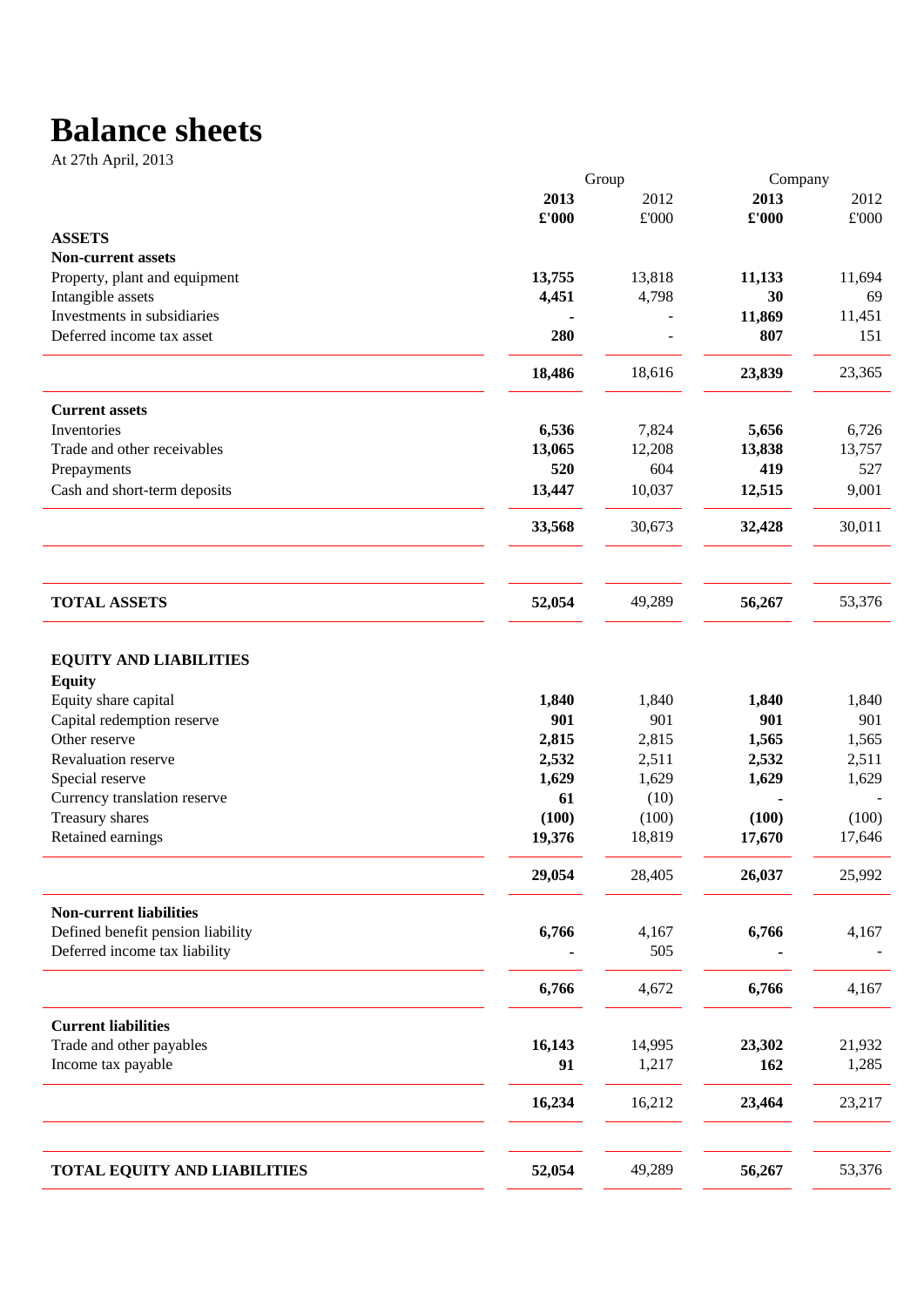# **Cash flow statements**

| For the 52 weeks ended 27th April, 2013                                                          |          | Group   | Company  |              |  |
|--------------------------------------------------------------------------------------------------|----------|---------|----------|--------------|--|
|                                                                                                  | 2013     | 2012    | 2013     | 2012         |  |
|                                                                                                  | £000     | £000    | £000     | $\pounds000$ |  |
| Profit before taxation and exceptional items                                                     | 5,006    | 8,388   | 4,305    | 7,569        |  |
| Adjustments to reconcile profit before taxation to net cash in flow from<br>operating activities |          |         |          |              |  |
| Depreciation charge                                                                              | 1,372    | 1,339   | 1,180    | 1,219        |  |
| Amortisation charge                                                                              | 347      | 362     | 39       | 45           |  |
| Finance costs                                                                                    | 74       | 202     | 13       | 179          |  |
| Foreign exchange gains/(losses)                                                                  | 9        | (150)   |          |              |  |
| Decrease/(increase) in inventories                                                               | 1,288    | (725)   | 1,070    | (375)        |  |
| (Increase)/decrease in receivables                                                               | (857)    | 274     | (81)     | (806)        |  |
| Decrease in prepayments                                                                          | 84       | 906     | 108      | 895          |  |
| Increase/(decrease) in payables                                                                  | 3,266    | (247)   | 3,511    | (674)        |  |
| Decrease in progress payments                                                                    | (2,118)  | (4,163) | (2,140)  | (4, 381)     |  |
| Pension fund payments                                                                            | (529)    | (400)   | (529)    | (400)        |  |
| Cash generated from operating activities                                                         | 7,942    | 5,786   | 7,476    | 3,271        |  |
| Interest (paid)/received                                                                         | (29)     | (13)    | 32       | 10           |  |
| Taxation paid                                                                                    | (1,809)  | (1,650) | (1,505)  | (1,420)      |  |
| Net cash inflow from operating activities                                                        | 6,104    | 4,123   | 6,003    | 1,861        |  |
| <b>Investing activities</b>                                                                      |          |         |          |              |  |
| Purchase of property, plant and equipment                                                        | (1,252)  | (2,711) | (620)    | (744)        |  |
| Sale of property, plant and equipment                                                            | 10       | 19      | 1        | 18           |  |
| Net cash outflow from investing activities                                                       | (1,242)  | (2,692) | (619)    | (726)        |  |
| <b>Financing activities</b>                                                                      |          |         |          |              |  |
| Dividends paid                                                                                   | (1, 452) | (1,271) | (1, 452) | (1,271)      |  |
| Investment in subsidiary                                                                         |          |         | (418)    |              |  |
| Net cash outflow from financing activities                                                       | (1, 452) | (1,271) | (1,870)  | (1,271)      |  |
| Increase/(decrease) in cash and cash equivalents                                                 | 3,410    | 160     | 3,514    | (136)        |  |
| Opening cash and cash equivalents                                                                | 10,037   | 9,877   | 9,001    | 9,137        |  |
| Closing cash and cash equivalents                                                                | 13,447   | 10,037  | 12,515   | 9,001        |  |
|                                                                                                  |          |         |          |              |  |